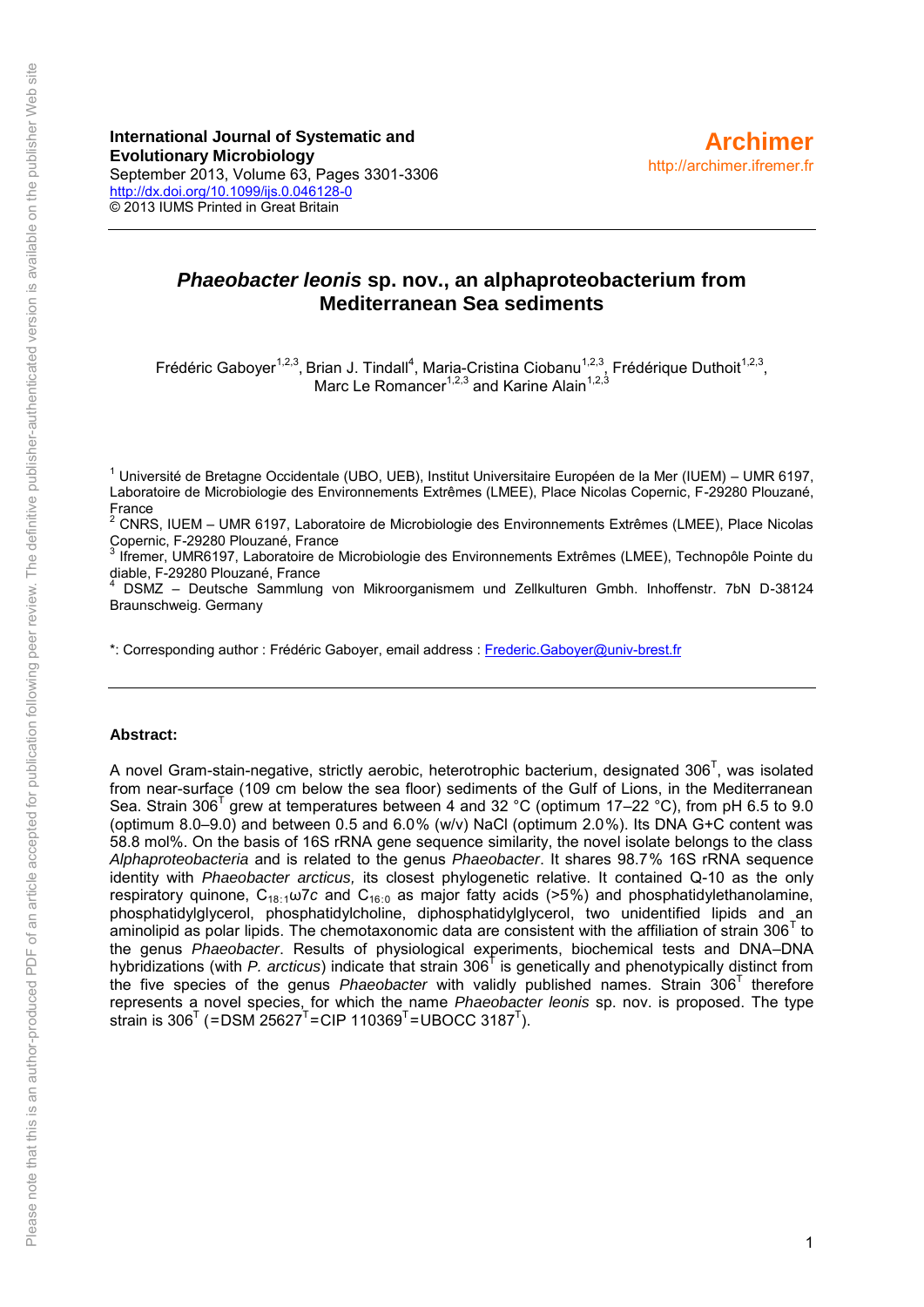## **Main text**

The genus *[Phaeobacter](doi:10.1601/nm.10131)* was introduced by [Martens](http://ijs.sgmjournals.org/content/63/Pt_9/3301.full#ref-9) *et al.* (2006), after reclassification of *[Roseobacter](doi:10.1601/nm.1134)* species as members of the genus *[Phaeobacter](doi:10.1601/nm.10131)* on the basis of common genetic and phenotypic characteristics. The genus *Phaeobacter* incorporates Gram-stain-negative, aerobic, characteristics. The genus *[Phaeobacter](doi:10.1601/nm.10131)* incorporates Gram-stain-negative, aerobic, chemoorganoheterotrophic, ovoid or rod-shaped, motile strains containing Q-10 as the main respiratory quinone. In November 2012, this genus encompassed five species: *[Phaeobacter](doi:10.1601/nm.9798)  [gallaeciensis](doi:10.1601/nm.9798)* was isolated from cultures of a bivalve mollusc [\(Martens](http://ijs.sgmjournals.org/content/63/Pt_9/3301.full#ref-9) *et al.*, 2006; [Ruiz-Ponte](http://ijs.sgmjournals.org/content/63/Pt_9/3301.full#ref-11) *et al.*, [1998\)](http://ijs.sgmjournals.org/content/63/Pt_9/3301.full#ref-11), *[Phaeobacter inhibens](doi:10.1601/nm.10132)* from the German Wadden Sea [\(Martens](http://ijs.sgmjournals.org/content/63/Pt_9/3301.full#ref-9) *et al.*, 2006), *[Phaeobacter](doi:10.1601/nm.14057)  [arcticus](doi:10.1601/nm.14057)* from marine sediments of the Arctic Ocean [\(Zhang](http://ijs.sgmjournals.org/content/63/Pt_9/3301.full#ref-18) *et al.*, 2008), *[Phaeobacter daeponensis](doi:10.1601/nm.10944)* from tidal flat sediment of the Yellow Sea (Yoon *et al.*[, 2007\)](http://ijs.sgmjournals.org/content/63/Pt_9/3301.full#ref-17) and *[Phaeobacter caeruleus](doi:10.1601/nm.14301)* from a marine electroactive biofilm [\(Vandecandelaere](http://ijs.sgmjournals.org/content/63/Pt_9/3301.full#ref-16) *et al.*, 2009).

The present study describes a novel bacterial isolate, strain  $306<sup>T</sup>$ , isolated from marine sediments of the Mediterranean Sea.

In October 2008, a sediment core was recovered in the Gulf of Lions (42° 41.596' N, 03° 50.493' E; Water depth: 291 m), in the Western Mediterranean Sea and subsampled for microbiological analyses as described elsewhere [\(Ciobanu](http://ijs.sgmjournals.org/content/63/Pt_9/3301.full#ref-3) *et al.*, 2012). An anoxic sediment sample from 109 cm below the sea floor was spread on an agar plate composed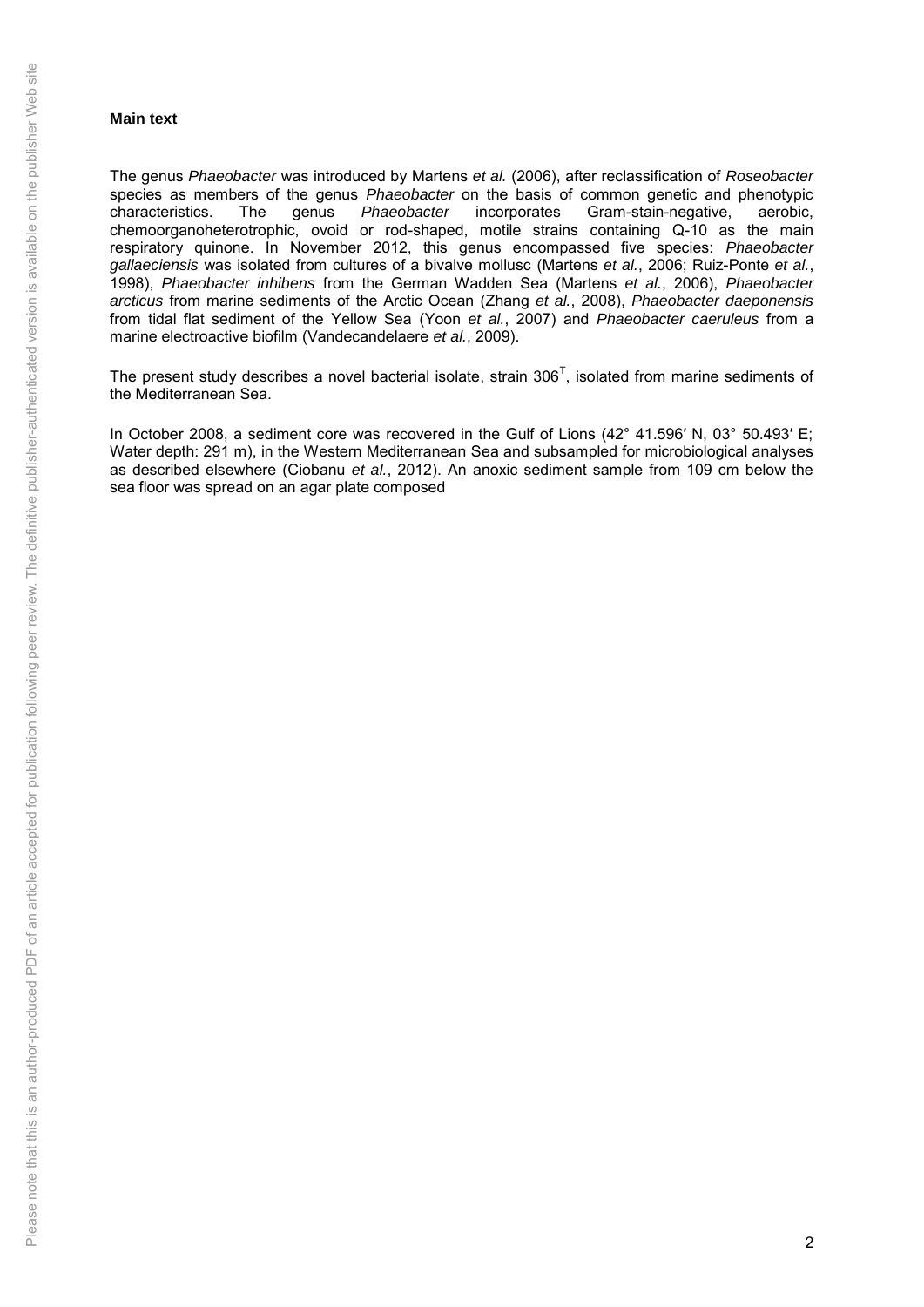of artificial seawater (Ciobanu *et al.*, 2012) and glucose (10 mM) and then incubated at 20°C. After 10 days of incubation, a beige colony was picked, purified by repeated streaking on marine 70 agar 2216 (MA; Difco) plates and referenced as strain  $306^{\text{T}}$ . Stock cultures were stored at  $-$  80°C, in marine broth 2216 (MB, Difco) supplemented with 5% (v/v) DMSO, until characterization.

74 Both strands of the almost complete 16S rRNA gene of strain  $306<sup>T</sup>$  were amplified from a single colony using the universal primers 8F, 1492R (DeLong *et al*., 1992) and Eubint (5'-GCG CCA GCA GCC GCG GTA A-3'), and then sequenced with the Bid Dye technology (Beckman Coulter Genomics, Essex, UK). Contiging was performed from 5 overlapping sequence fragments. The sequence obtained was a continuous stretch of 1355 bp. Phylogenetic analyses were done with SeaView4 using the Muscle Multiple Alignment option to align sequences. Sequences of the nearest neighbors used to perform the alignment were imported from the Ribosomal Database Project (RDP) website. Phylogenetic trees were constructed using the SeaView4 software, on the basis of Neighbour Joining and PhyML (GTR model) algorithms. The robustness of the inferred topologies was assessed by bootstrap analyses based on 1000 replications. Percentages of sequence identity were calculated under BioEdit with the Sequence Identity Matrix calculation option. The 16S rRNA gene-based analysis located the strain  $306<sup>T</sup>$  within the class *Alphaproteobacteria*, in the bacterial domain. The results of different phylogenetic reconstructions performed with two treeing algorithms located the novel isolate within the genus *Phaeobacter*, order *Rhodobacterales* (Fig. 1). Within this genus, the novel isolate clustered with *Phaeobacter arcticus* (Zhang *et al*., 2008), sharing 98.7% 16S rRNA gene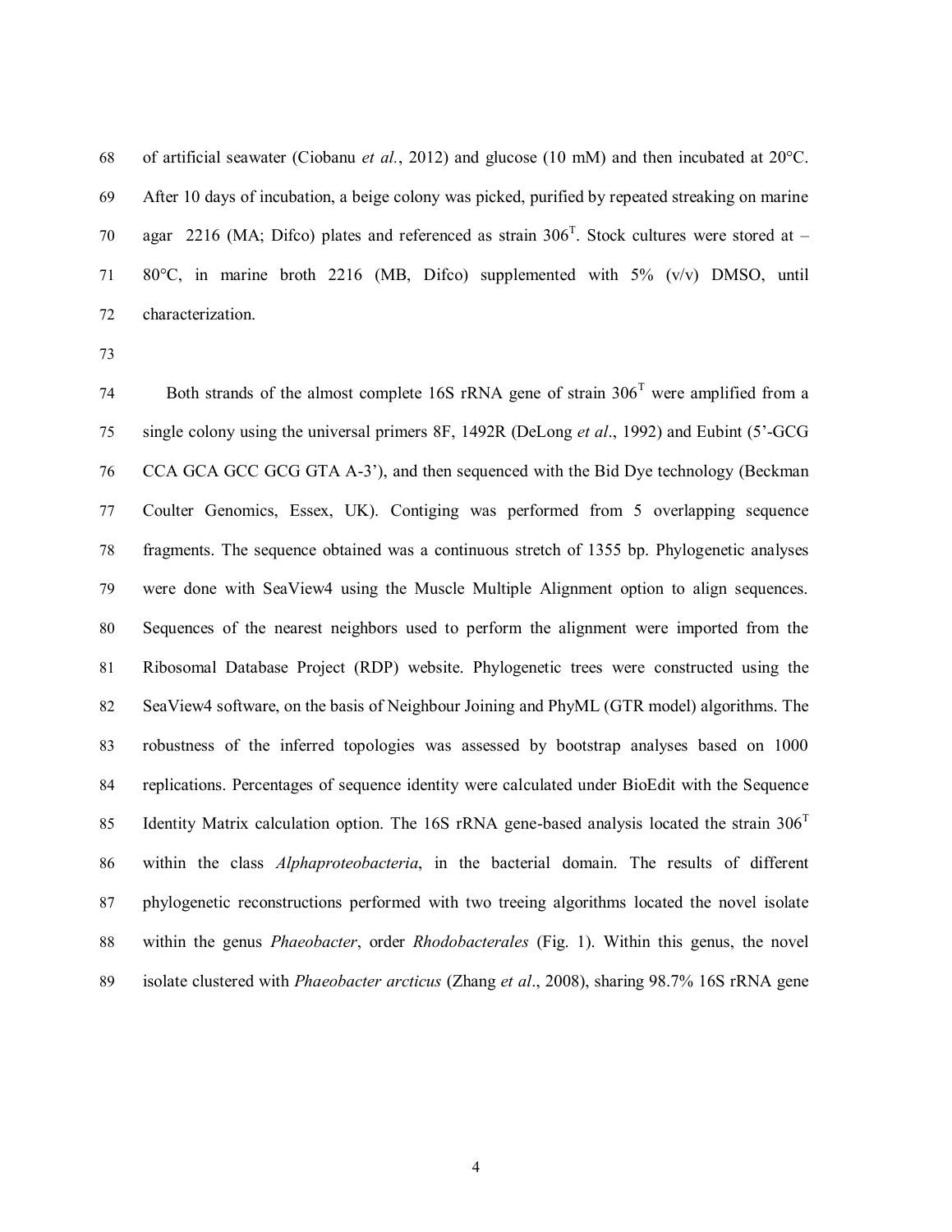sequence similarity with the type strain of this species, suggesting that the novel isolate may represent a novel species of the genus *Phaeobacter* (Stackebrandt & Ebers, 2006). However, with the data set used for the phylogenetic reconstruction, the genus *Phaeobacter* does not form a monophyletic group (Fig. 1). This inconsistency between tree topology and taxonomy has already been observed in previous phylogenetic reconstructions including *Phaeobacter* and *Leisingera* species (Yoon *et al*., 2007). This may highlight the need for further taxonomic revision and the existence of a complex *Leisingera*/*Phaeobacter* group. Considering that the genus *Leisingera* encompasses only two species and displays a short phylogenetic distance with the presently described members of the genus *Phaeobacter*, it is also possible that this topology is a phylogenetic artefact. DNA-DNA hybridization experiments were performed to further 100 elucidate the taxonomic position of strain  $306<sup>T</sup>$  and to determine its DNA-DNA relatedness value 101 with respect to *P. arcticus* DSM 23566<sup>T</sup>. They were performed by the Identification Service of the Deutsche Sammlung von Mikroorganismen und Zellkulturen (DSMZ, Braunschweig, Germany), as described by De Ley *et al*. (1970), with the modifications described by Huss *et al*. (1983), using a Cary 100 Bio UV/VIS-spectrophotometer. Level of DNA-DNA relatedness 105 between strain  $306^{\text{T}}$  and *P. arcticus* was far below the threshold value of 70% (9.8 %), 106 suggesting that strain  $306<sup>T</sup>$  represents a novel species.

 The DNA G+C content was determined by the Identification service of the DSMZ, by HPLC analysis, from the ratio of deoxyguanosine (dG) and thymidine (dT) according to the method of 110 Mesbah *et al.* (1989). The DNA G+C content of strain  $306^{\text{T}}$  was 58.8 mol%.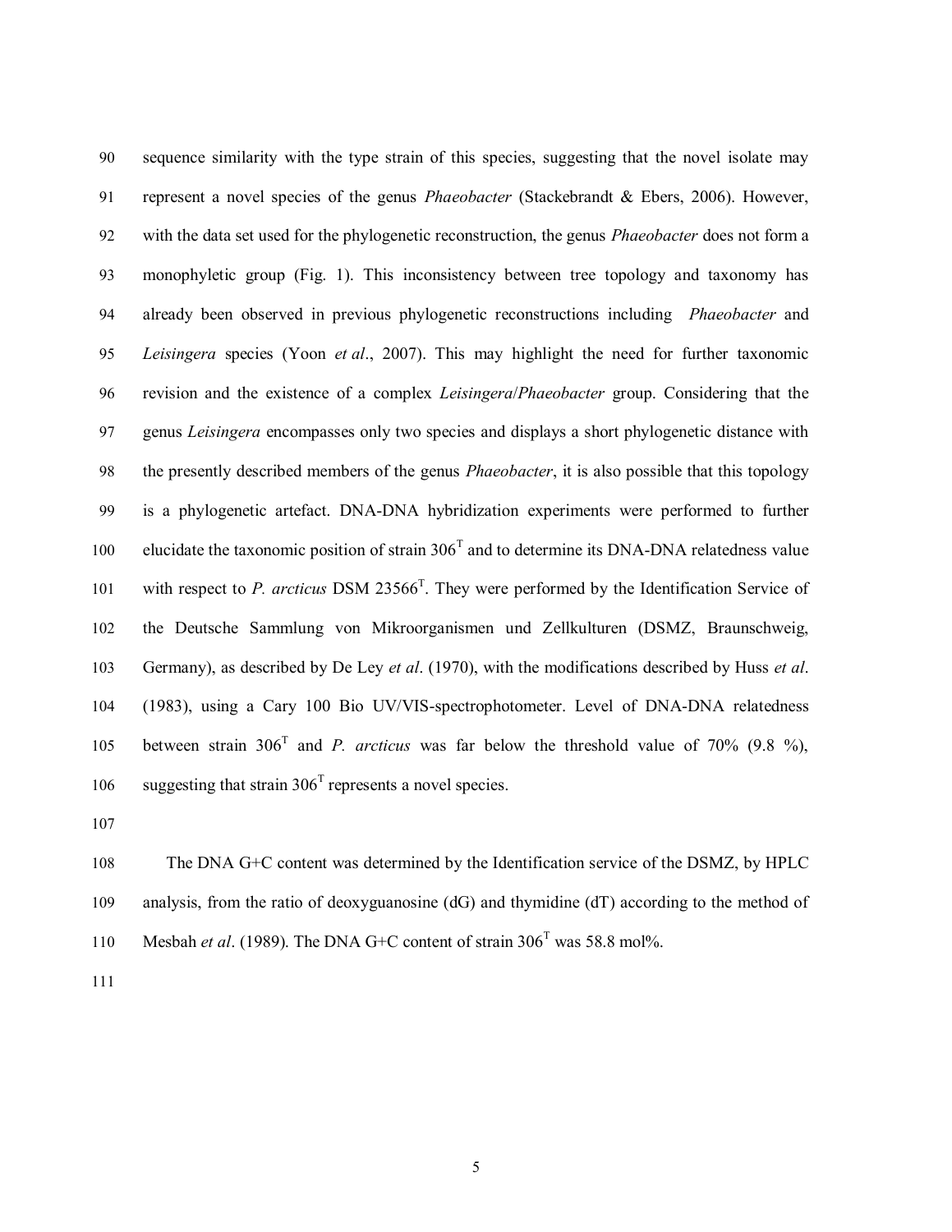Colonies of the novel isolate on MA were smaller than 1 mm in diameter after 3 days incubation, beige-pigmented, regularly circular, convex, creamy, smooth with an entire edge. Morphological characteristics of the cells were determined by light microscopy (Olympus BX60), by scanning electron microscopy (FEI Quanta 200) and by transmission electron microscopy (Jeol JEM 100 CX II). SEM observations were done after a standard HMDS-based (HexaMethylDiSilasane) preparation and TEM observations after negative staining with uranyl 118 acetate (2% v/v). Briefly, cells of strain  $306<sup>T</sup>$  were short thickset rods or oval-shaped cells of 0.7-119 2  $\mu$ m in length (mean 1.5  $\pm$  0.37, n=30) and 0.4-1  $\mu$ m in width (mean 0.58  $\pm$  0.07, n=30) in the mid-exponential phase of growth (see supplementary Fig. S1a and S1b in IJSEM Online). Cells could occur singly but formed often chains of about 5 cells or were grouped in aggregates of up to 30 cells (Fig. S1a). They divided by constriction (Fig. S1b). Cells were flagellated and highly motile. Gram staining was performed as described by Gerhardt *et al*. (1994), except that the discoloration step was done with ethanol 70% (v/v); Cells stained Gram-negative. Formation of spores was never observed.

 Chemotaxonomic analyses were performed on mid to late-exponential phase of growth cultures grown for 4-5 days in MB, at 20°C with shaking (90 rpm). The following procedures were used: the determination of whole-cell fatty acid composition was done by the standard protocol of the Sherlock Microbial Identification System (MIDI Inc, Newark, USA) (Kuykendall *et al.,* 1988), the analysis of respiratory quinones was carried out by thin layer chromatography and then by HPLC, as described elsewhere (Tindall, 1990a, 1990b), and separation of polar lipids was performed by two dimensional silica gel thin layer chromatography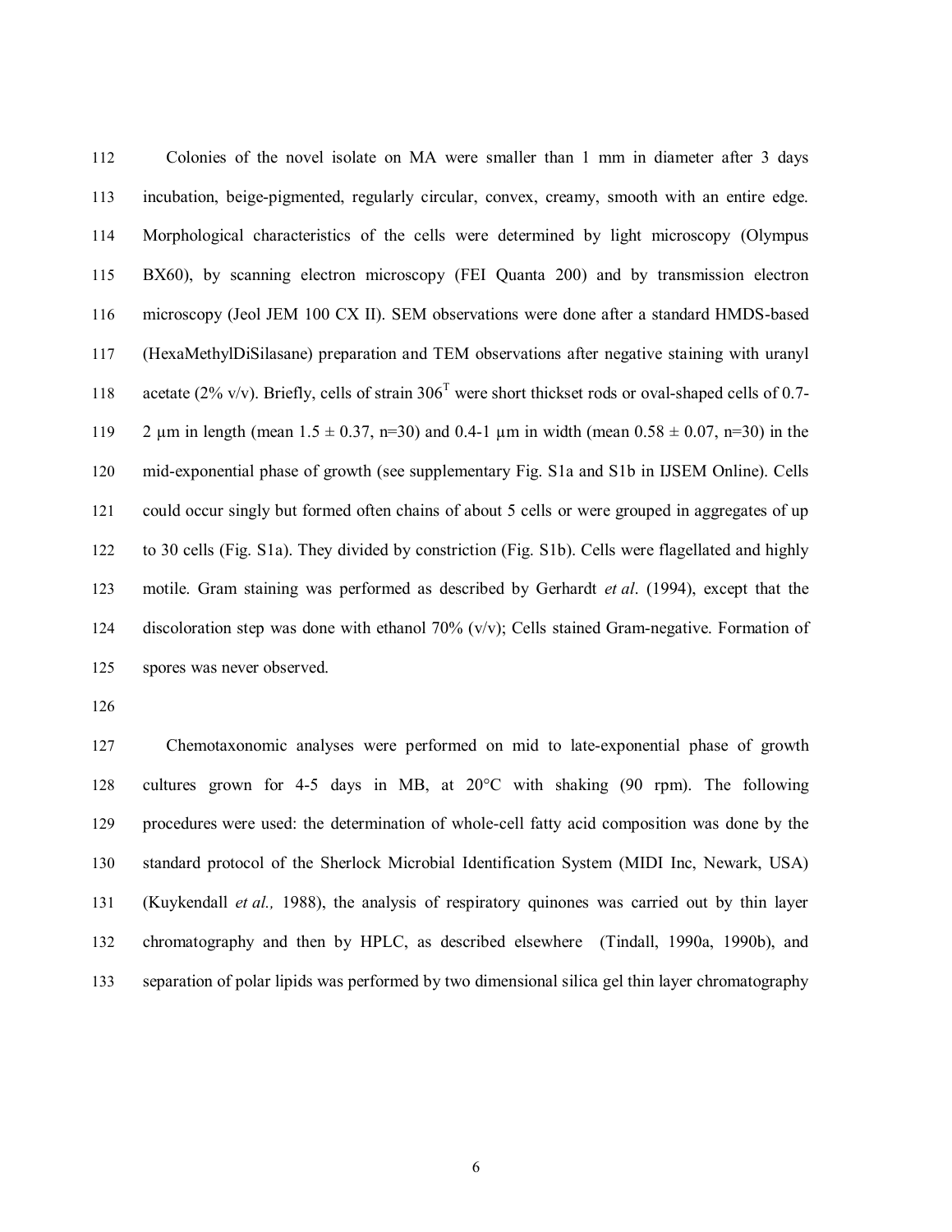followed by a revelation of total lipids and specific functional groups, as described elwewhere 135 (Bligh and Dyer, 1959; Tindall *et al.*, 2007). Strain 306<sup>T</sup> contained Q-10 as the unique respiratory quinone. The main polar lipids included phosphatidylethanolamine, phosphatidylglycerol, phosphatidylcholine, diphosphatidylglycerol, an unidentified aminolipid and two unidentified 138 lipids (Fig.S3). The cellular fatty acids (>1%) in strain  $306^{\text{T}}$  comprised C<sub>18:1</sub> $\omega$ 7*c*, C<sub>16:0</sub>, 11-139 methyl C<sub>18:1</sub> ω7*c*, C<sub>10:0</sub> 3-OH, C<sub>18:0</sub> and an unidentified cellular fatty acid with an equivalent chain length (ECL) of 11.799 (Table S1). The presence of C18:1 *ω*7*c* together with Q-10 is typical of the vast majority of taxa within the *Alphaproteobacteria*. *Phaeobacter arcticus* and strain 306<sup>T</sup> 142 appear to be the only members of the genus *Phaeobacter* that do not produce  $C_{12:0}$  3-OH. These chemotaxonomic characteristics, and especially the quinone content and polar lipid pattern, 144 support the affiliation of strain  $306<sup>T</sup>$  to the genus *Phaeobacter*.

 Unless stated otherwise, physiological characterization was carried out aerobically in MB medium in triplicate and the cell suspension was incubated with shaking in the dark. The determination of temperature, pH and NaCl ranges for growth were done in 10 ml aerobic tubes of MB. Growth was monitored routinely by measuring the increase in optical density at 600 nm using a Spectronic 401 spectrophotometer. Cell numbers were determined by direct cell counting using a modified Thoma chamber (depth 10 μm). Growth rates were calculated using linear regression analysis of five to nine points along the linear portions of the growth curves logarithmically-transformed. The determination of the temperature range for growth was tested over the range 4-37°C (i.e. 4, 10, 17, 22, 30, 32, 34, 36, 37°C). The strain was found to be mesophilic (Fig.S2), growing at 4-32°C (optimally 17-22°C), but no growth occurred at 34°C. 155 Salt tolerance was tested at 20 $\degree$ C in MB prepared with various concentrations of NaCl (0, 0.5, 2,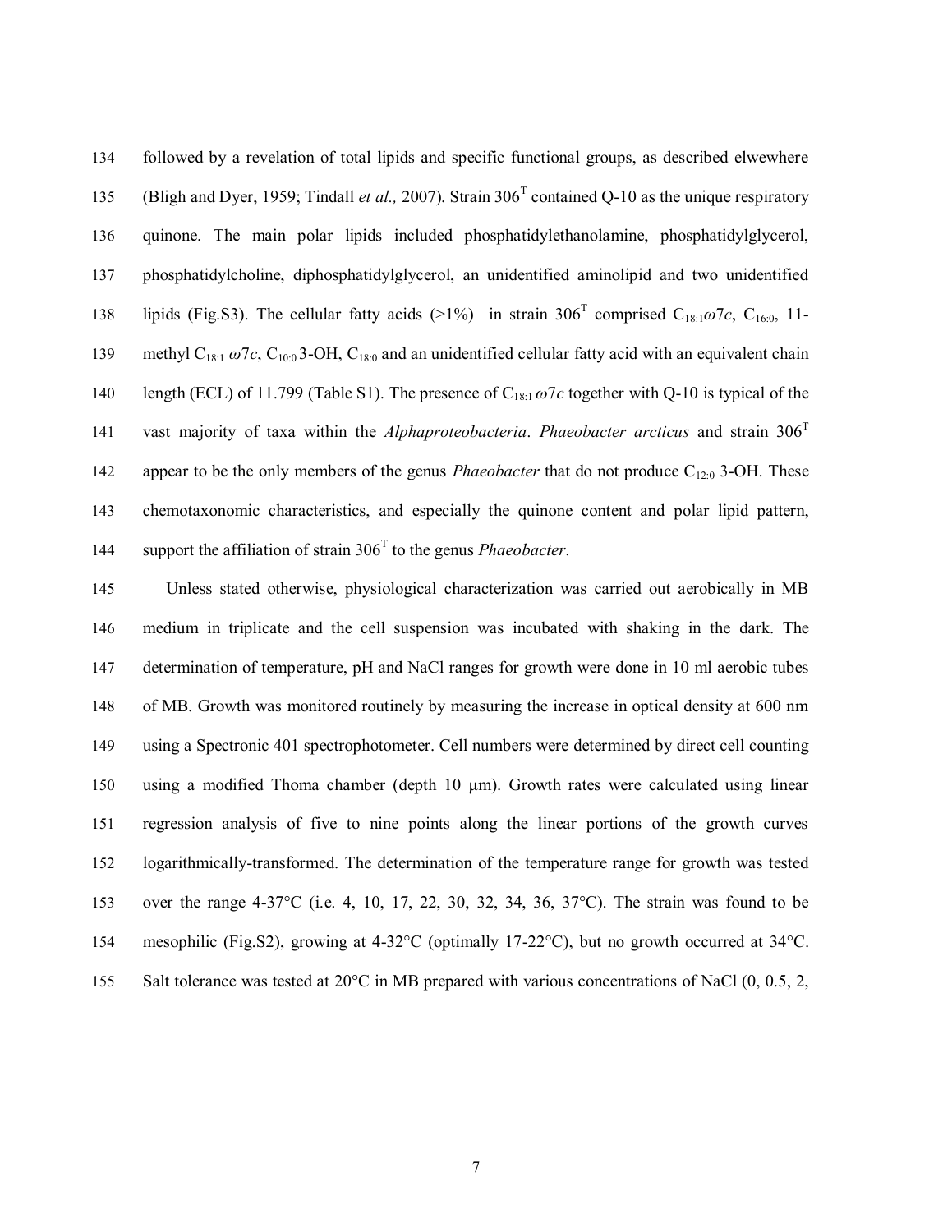156 3, 4, 6, 8, 15 and 30% w/v). The NaCl concentrations allowing growth ranged from 0.5% (w/v) to 6% NaCl, with an optimum at 2%. No growth was observed at 8% (w/v) NaCl or without NaCl. The pH range for growth was tested from initial pH 3.0 to initial pH 11.0, at ambiant 159 temperature, in basal MB medium buffered and adjusted to the required pH (initial pH at 20  $^{\circ}$ C), as described elsewhere (Alain *et al*., 2002). Growth was observed from pH 6.5 to pH 9.0, the optimum being around pH 8.0-9.0. No growth was observed at pH 6.0 and below, neither at pH10.

164 Biochemical characteristics of strain  $306<sup>T</sup>$  were determined, in duplicates, at  $25<sup>o</sup>C$  by using Api20E and Api20NE microplates (Biomerieux) according to the manufacturer's instructions. 166 These galleries were inoculated with cells grown on MB plates and suspended in a  $3\%$  (w/v) 167 NaCl solution. These tests indicated that strain  $306<sup>T</sup>$  was weakly positive for trisodium citrate assimilation, phenylacetic acid assimilation (Api20NE), capric acid oxidation and positive for phenylacetic acid oxidation. To investigate the capacity of the strain to catabolize different substrates as sole carbon and energy sources with oxygen as a terminal electron acceptor, the strain was grown in the dark, on the mineral basis of MB medium (depleted of all carbon and energy sources) supplemented with one substrate: cellulose, D(+)cellobiose dextrin 173 D(+)galactose D(-)fructose D(+)lactose (1g.l<sup>-1</sup>), maltose, D(+)mannose, D(+)rhamnose, D(- )ribose, sucrose, L(+)arabinose, D(+)xylose, (D+)trehalose for sugars (all at 10mM), betaine succinate malonate, malate, ascorbate, acetate, propionate, fumarate, lactate, citrate for organic acids (all at 1 mM), ethanol, isopropanol, glycerol, D(-)sorbitol, mannitol for alcohols (all at 1% w:v), L-alanine, L-arginine, L-aspartate, L-asparagine, L-cysteine, L-glutamine, L-glutamate, L-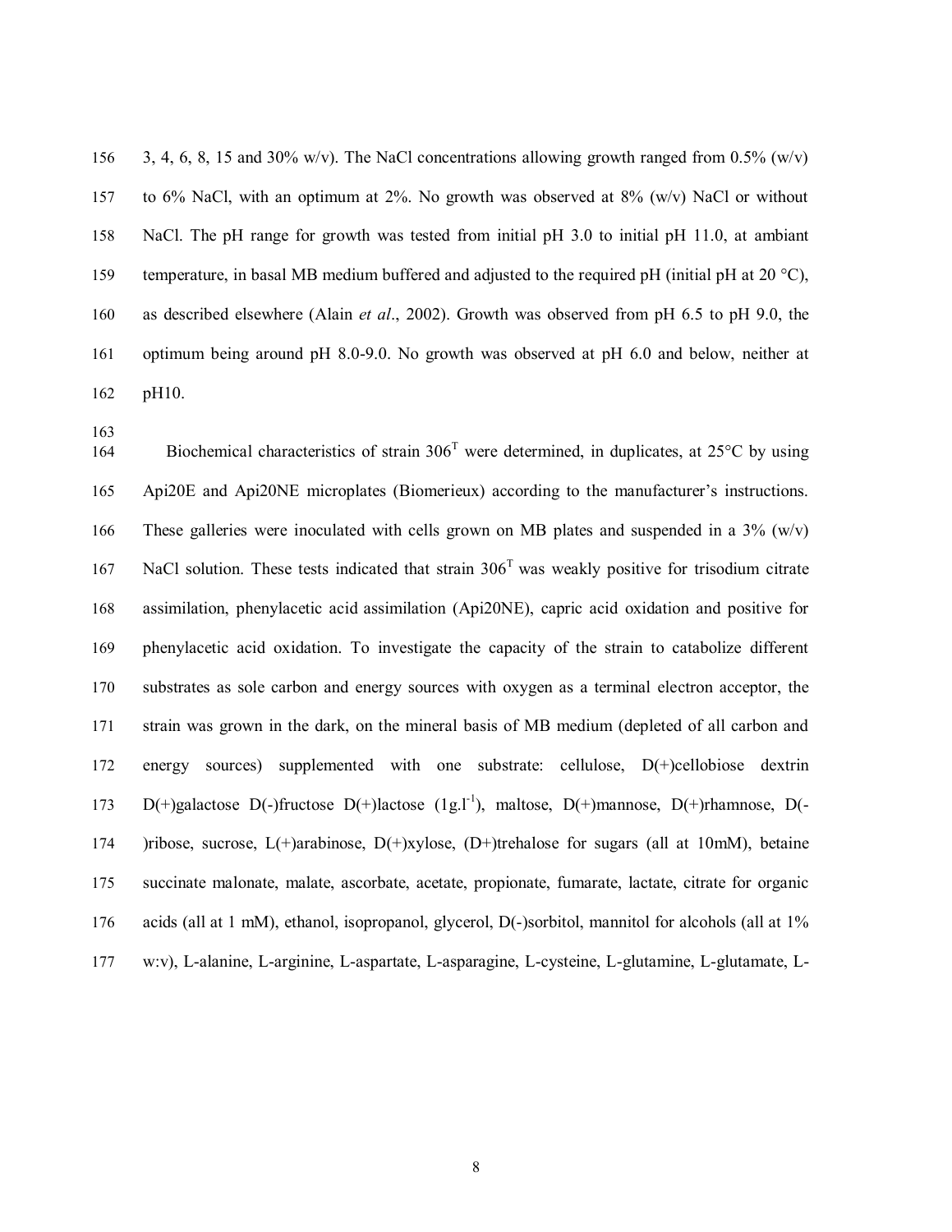glycine, L-histidine, L-isoleucine, L-leucine, L-lysine, L-methionine, L-phenylalanine, L-proline, L-serine, L-threonine, L-tryptophane, L-tyrosine, L-valine for amino acids (all at 1mM) and 180 elastine, collagene and keratine for proteins (all at  $1g.l^{-1}$ ). Tween 80 degradation was investigated on Noble agar (Sigma-Aldrich) plates prepared with the mineral basis of MB medium and 182 covered of the susbtrate (0.75mM). Metabolic properties of strain  $306<sup>T</sup>$  are summarized in Table 1 and in the species description. The ability of the strain to grow anaerobically and to ferment 184 complex organic matter or carbohydrates (yeast-extract 1  $g.l^{-1}$ , peptone 5  $g.l^{-1}$  and glucose 10 185 mM) was investigated under an atmosphere of  $N_2$  (100%) on a degassed and reduced MB medium. The obligately anaerobic fermentative bacterium *Aminomonas paucivorans* was used as 187 a control. Strain 306<sup>T</sup> does not ferment proteinaceous substrates not carbohydrates. Reduction of nitrate was tested in sulfate depleted mineral basis with 10 mM of nitrate as terminal electron acceptor and 10 mM of succinate as carbon source. As control, *Shewanella profunda*, a nitrate reducing bacterium, was used. The novel isolate does not respire nitrate.

 Susceptibility to antibiotics was investigated, at 20°C, on MA plates using the diffusion disc method. Resistance to ampicillin, vancomycin, streptomycin, chloramphenicol (diluted in ethanol), kanamycin, rifampicin (diluted in DMSO), penicillin G and tetracycline was investigated at 10, 30 and 100 µg. Results were read after 4 days incubation and scored as 195 positive at zone diameters above 10 mm. Strain  $306<sup>T</sup>$  was susceptible to all antibiotics but for different quantities of antibiotic : 10 ng for chloramphenicol, ampicillin, rifampicin and penicillin G, 30 ng for streptomycin, kanamycin and tetracycline, and 100 ng for vancomycin. The results of the phenotypic analyses are detailed in the species description and in Table 1.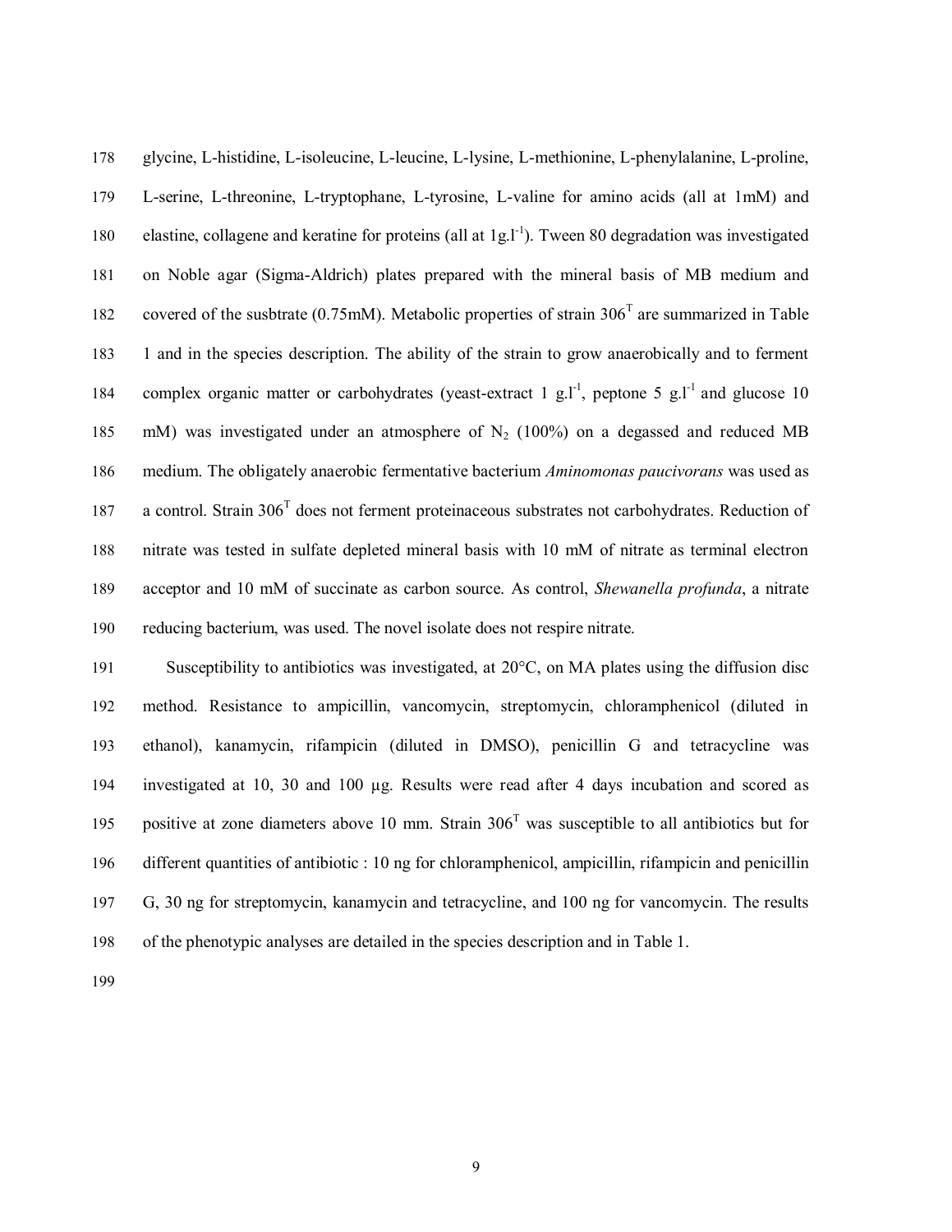$\blacksquare$  In conclusion, strain  $306<sup>T</sup>$  branches with the genus *Phaeobacter*. Its phenotypic chemotaxonomic and genotypic properties described herein generally coincide with the minimal characteristics described for this taxon (Martens *et al.,* 2006), thus confirming the belonging to this genus. Within this genus, the novel isolate is most closely related to *Phaeobacter arcticus*, but exhibits a low DNA-DNA relatedness with the type strain of this species, indicating that these strains represent two distinct genomic species. In addition to the genomic distance, strain  $306<sup>T</sup>$  can be distiguished from *Phaeobacter arcticus* in terms of a number of phenetic features. These distinctive criteria are detailed in Table 1. In brief, the novel taxon differs from *P. arcticus* 208 strain 20188<sup>T</sup> by its temperaure (4-32°C), NaCl (0.5-6%) and pH (6.5-9) ranges for growth, its DNA G+C content and its utilization profile of carbon sources. In conclusion, in view of all the 210 above-mentioned distinctive features, we propose that the isolate  $306<sup>T</sup>$  should be assigned as the type strain of a novel species, for which the name *Phaeobacter leonis* sp. nov. is proposed.

### **Description of** *Phaeobacter leonis* **sp. nov**

 (le.o'nis., L. gen n. leonis, of a lion, named after *sinus Leonis* the Medieval Latin name of Gulf of Lions, in reference to the origin of the type strain).

 Cells are Gram-negative, rod- or oval-shaped, 0.7-2.5 µm x 0.4-1 µm in size and motile. Colonies on MA are beige, regularly circular, convex, translucent, smooth with an entire edge and creamy. The strain grows aerobically and produces catalase and cytochrome oxidase. Growth 219 occurs at  $4 - 32^{\circ}\text{C}$  with an optimum at  $17\text{-}22^{\circ}\text{C}$ , pH  $6.5 - 9$  with an optimum at 8-9 and with 220 NaCl concentration ranging fom  $0.5 - 6 %$  (w:v) with an optimum at 2%. Negative for nitrate reduction, indole formation, arginine dihydrolase, urease, lysine decarboxylase, ornithine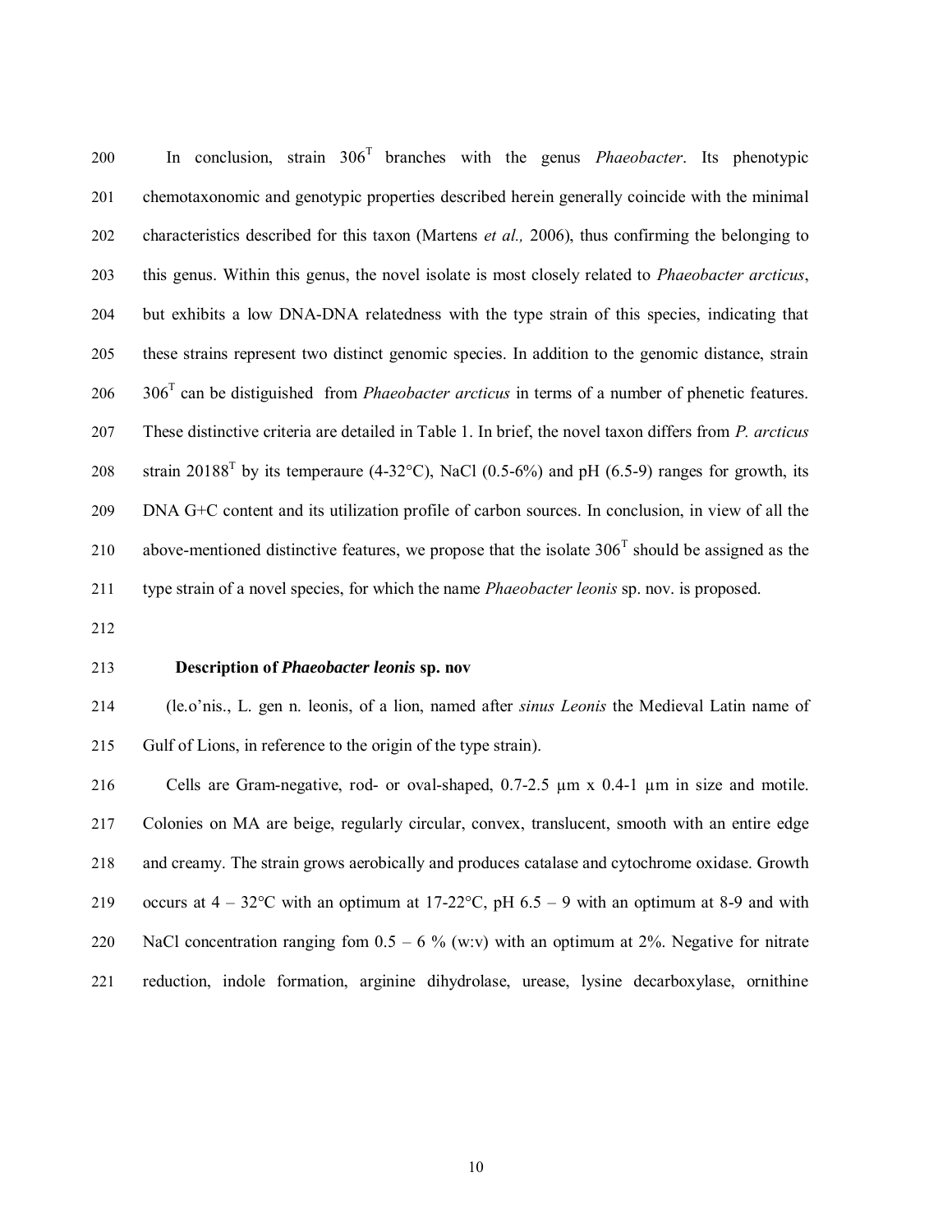decarboxylase, tryptophan deaminase, gelatinase, *β*-glucosidase, *β*-galactosidase, glucose assimilation, N-acetyl-glucosamine assimilation, potassium gluconate assimilation, capric acid assimilation, adipic acid assimilation, malic acid assimilation. Positive for phenylacetic assimilation. Weakly positive for trisodium citrate assimilation, phenylacetic oxidation and 226 capric acid oxidation. The following substrates are used as sole carbon source :  $L(+)$ arabinose, succinate, propionate, fumarate, ethanol, L-alanine, L-asparagine, L-threonine, L-leucine, L- phenylalanine, keratine, collagene, D(-)trehalose, D(-)fructose, D(+)mannose, D(+)rhamnose, D(-)ribose, sucrose, citrate, D-mannitol, L-arginine, L-glutamine, L-methionine, L-serine, L- proline, L-glycine, L-tryptophan, L-tyrosine, L-isoleucine, keratine and collagene. The following substrates are not used as sole carbon source : dextrine, cellulose, D(+)cellobiose, D(+)glucose, maltose, D(+)xylose, betaine, malonate, acetate, malate, ascorbate, lactate, isoropanol, glycerol, sorbitol, L-glutamate, L-histidine, L-valine, L-cysteine, L-leucine, L-aspartate and elastine.

234 The main fatty acids comprise  $C_{18:1}$   $\omega$ 7-c and  $C_{16:00}$ . The main polar lipids are diphosphatidylglycerol, phosphatidylglycerol, phosphatidylethanolamine, phosphatidylcholine, an unidentified aminolipid and 2 unidentified polar lipids. Ubiquinone-10 (Q-10) is the only 237 isoprenoid quinone. The DNA  $G + C$  content is around 59mol%.

238 The type strain,  $306^{\text{T}}$  (DSM  $25627^{\text{T}}$ , CIP  $110369^{\text{T}}$ , UBOCC  $3187^{\text{T}}$ ) was isolated from sediments

collected at 109 cm below the sea floor, in the Gulf of Lions, in the Western Mediterranean Sea.

 

## **Acknowledgements**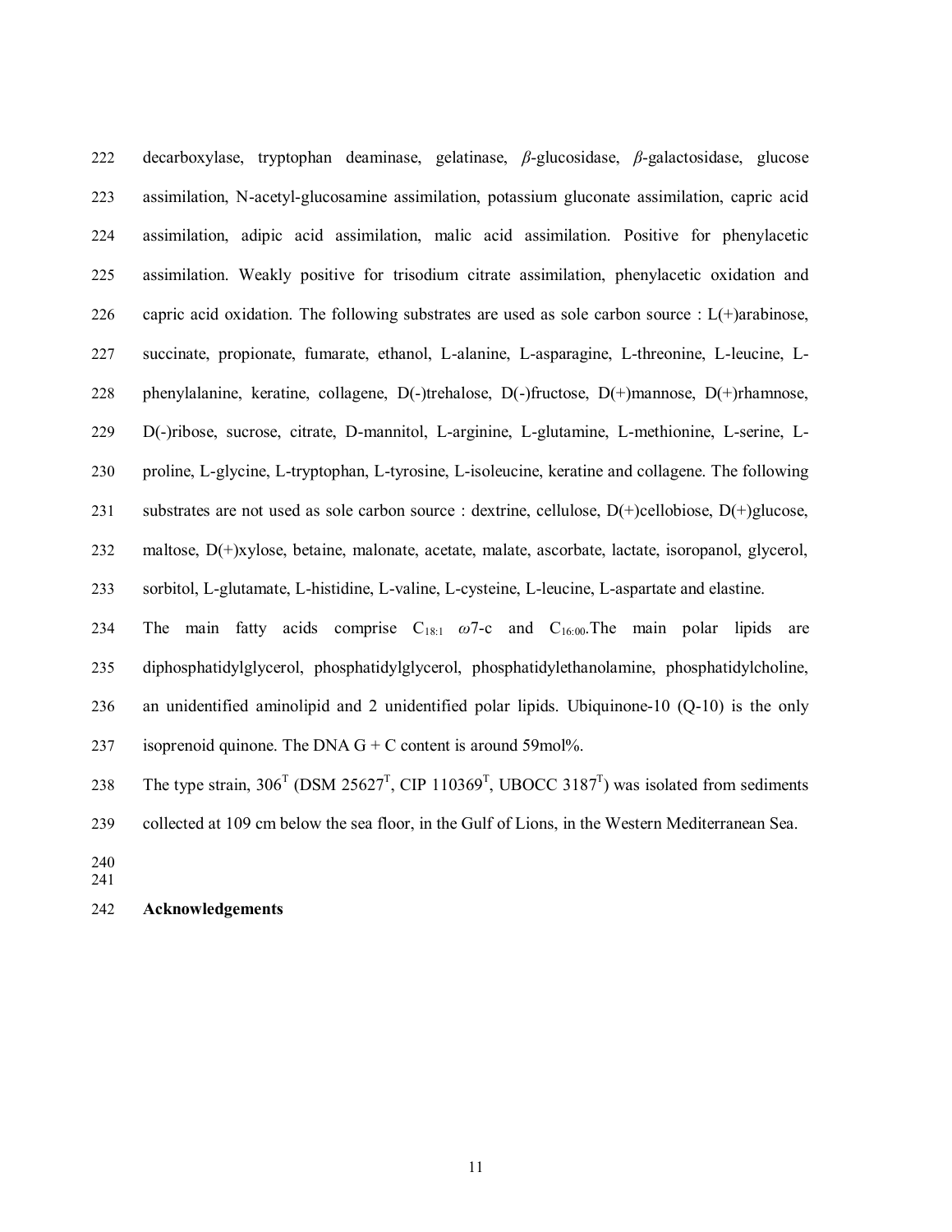We acknowledge Professor J. P. Euzéby for support in the latin etymologies of the species name. We thank Gérard Sinquin and Nicolas Gayet for assistance with the transmission and scanning electron microscopes. We thank the crew and the chief scientists (S. Berné and B. Dennielou) of the *Rhosos* oceanographic cruise for helping us to collect sediment samples. This work was financially supported by the Joint Research Unit UMR 6197 (CNRS-Ifremer-UBO), by the project SEDAAMIC (2011) and SEDAMIC II (2012) funded by the program INTERRVIE of the INSU (CNRS) and by the project PALEOMIC funded by the program "Projets Exploratoires 2011" of the Université de Bretagne Occidentale (UBO). F. Gaboyer was awarded with a PhD scholarship by the Région Bretagne and by the French Ministry of Higher Education and Research .

## **References**

### **Alain, K., Querellou, J., Lesongeur, F., Pignet, P., Crassous, P., Raguénès, G., Cueff, V. & Cambon**

**Bonavita, M.**-**A. (2002).** *Caminibacter hydrogeniphilus* gen. nov., sp. nov., a novel thermophilic,

- hydrogen-oxidizing bacterium isolated from an East Pacific Rise hydrothermal vent. *Int J Syst Evol Microbiol* **52**, 1317-1323.
- **Bligh, E. & Dyer, W. (1959)**. A rapid method of total lipid extraction and purification. *Canadian J Biochem Physiol* **37**, 911–917.
- **Ciobanu, M.-C., Rabineau, M., Droz, L., Révillon, S., Ghiglione, J.-F., Dennielou, B., Jorry, S.,**
- **Kallmeyer, J., Etoubleau, J., Pignet, P., Crassous, P., Laugier, J., Guégan, M., Godfroy, A. &**
- **Alain, K. (2012)**. Sedimentological imprint on subseafloor bacterial and archaeal communities in
- Mediterranean Sea Quaternary sediments. *Biogeosciences* **9**, 3491-3512*.*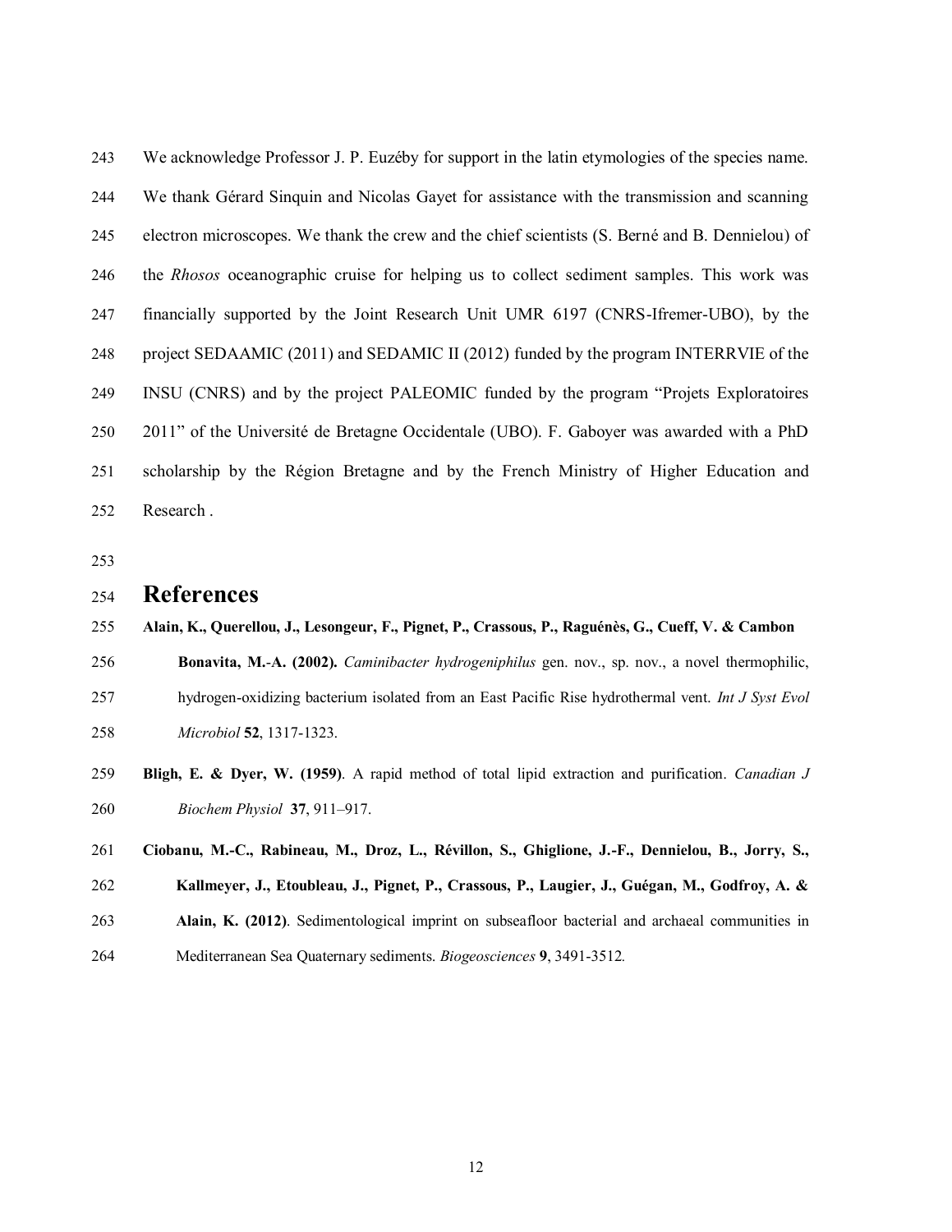- **De Ley, J., Cattoir, H. & Reynaerts, A. (1970)**. The quantitative measurement of DNA hybridization from renaturation rates. *Eur J Biochem* **12**, 133-142.
- **DeLong, E. F. (1992).** Archaea in coastal marine environments. *Proc Nat Acad Sci USA* **89**, 5685–5689.
- **Gerhardt, P., Murray, R., Wood, W. & Krieg, N. (1994)**. *Methods for General and Molecular*  269 Bacteriology. 1<sup>st</sup> edition. Washington, DC: American Society for Microbiology Press.
- **Huss, V. A. R., Festl, H. & Schleifer, K. H. (1983)**. Studies on the spectrophotometric determination of DNA hybridization from renaturation rates. *Syst Appl Microbiol* **4**, 184-192.
- **Kuykendall, L., Roy, M., O'neill, J. & Devine, T. (1988)**. Fatty acids, antibiotic resistance, and
- deoxyribonucleic acid homology groups of *Bradyrhizobium japonicum*. *Int J Syst Bacteriol* **38**, 358– 361.
- **Martens, T., Heidorn, T., Pukall, R., Simon, M., Tindall, B. & Brinkhoff, T. (2006)**. Reclassification of *Roseobacter gallaeciensis* Ruiz-Ponte *et al*. 1998 as *Phaeobacter gallaeciensis* gen. nov., comb. nov., description of *Phaeobacter inhibens* sp. nov., reclassification of *Ruegeria algicola* (Lafay *et al*. 1995) Uchino *et al.* 1999 as *Marinovum algicola* gen. nov., comb. nov., and emended descriptions of
- the genera *Roseobacter*, *Ruegeria* and *Leisingera*. *Int J Syst Evol Microbiol* **56**, 1293–1304.
- **Mesbah, M., Premachandran, U. & Whitman, W. (1989).** Precise measurement of the G+C content of deoxyribonucleic acid by high performance liquid chromatography. *Int J Syst Bacteriol* **39**, 159-167.
- **Ruiz-Ponte, C., Cilia, V., Lambert, C. & Nicolas, J. (1998)**. *Roseobacter gallaeciensis* sp. nov., a new marine bacterium isolated from rearings and collectors of the scallop Pecten maximus. *Int J Syst*
- *Bacteriol* **48**, 537–542.
- **Stackebrandt, E. & Ebers, J. (2006)**. Taxonomic parameters revisited: tarnished gold standards. *Microbiol Today* **33,** 152-155.
- **Tindall, B. (1990a)**. A comparative study of the lipid composition of *Halobacterium saccharovorum* from various sources*. Syst Appl Microbiol* **13**, 128–130.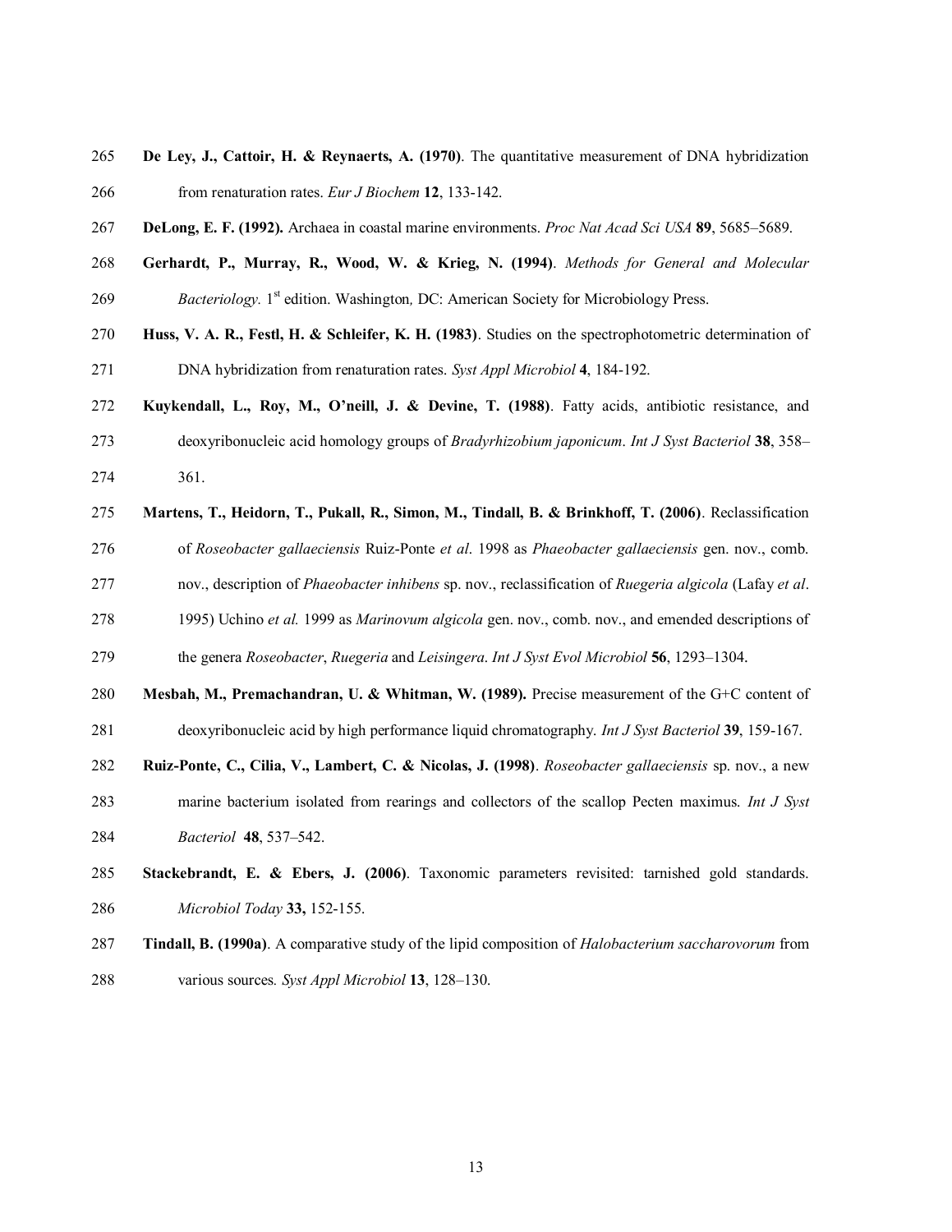- **Tindall, B. (1990b).** Lipid composition of *Halobacterium lacusprofundi*. *FEMS Microbiol Lett* **66**, 199– 202.
- **Tindall, B., Sikorski, J., Smibert, R.A. & Krieg, N.R. (2007)**. Phenotypic Characterization and the 292 **Principles of Comparative Systematics**. In *Methods for General and Molecular Microbiology*. 3<sup>rd</sup>
- edition. pp 330-393. Edited by C. A. Reddy, Terry J. Beveridge, John A. Breznak, George Marzluf,
- Thomas M. Schmidt, Loren R. Snyder. Washington DC: ASM Press.
- **Vandecandelaere, I., Segaert, E., Mollica, A., Faimali, M. & Vandamme, P. (2009)**. *Phaeobacter caeruleus* sp. nov., a blue-coloured, colony-forming bacterium isolated from a marine electroactive biofilm. . *Int J Syst Evol Microbiol* **59**, 1209–1214.
- **Yoon, J.-H., Kang, S.-J., Lee, S.-Y. & Oh, T.-K. (2007).** *Phaeobacter daeponensis* sp. nov., isolated from a tidal flat of the Yellow Sea in Korea *Int J Syst Evol Microbiol* **57**, 856–861.
- **Zhang, D.-C., Li, H.-R., Xin, Y., Liu, H.-C., Chi, Z.-M., Zhou, P.-J. & Yu, Y. (2008)**. *Phaeobacter arcticus* sp. nov., a psychrophilic bacterium isolated from the Arctic. *Int J Syst Evol Microbiol* **58**, 1384–1387.
- 
- **Tables and figures**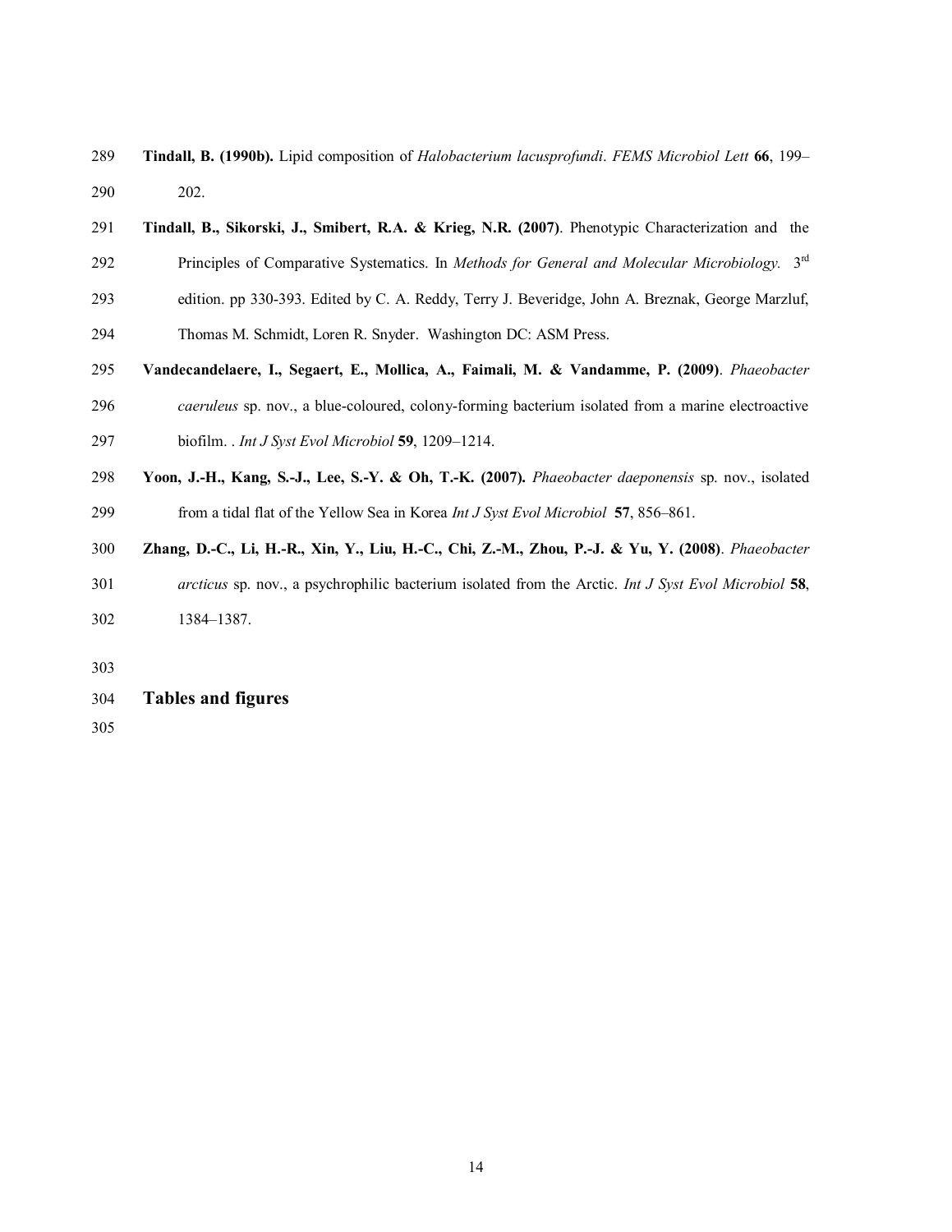



 **FIG. 1. Phylogenetic tree based on 16S rRNA gene sequences showing the relationships**  308 **between strain 306<sup>T</sup> and its nearest phylogenetic neighbours**. The topology shown was calculated with the maximum likelihood algorithm. Accession numbers are indicated in brackets. Bootstrap values (%) are indicated at the branch nodes and were calculated from1000 resample datasets. *Stappia Stellulata* was used as an outgroup.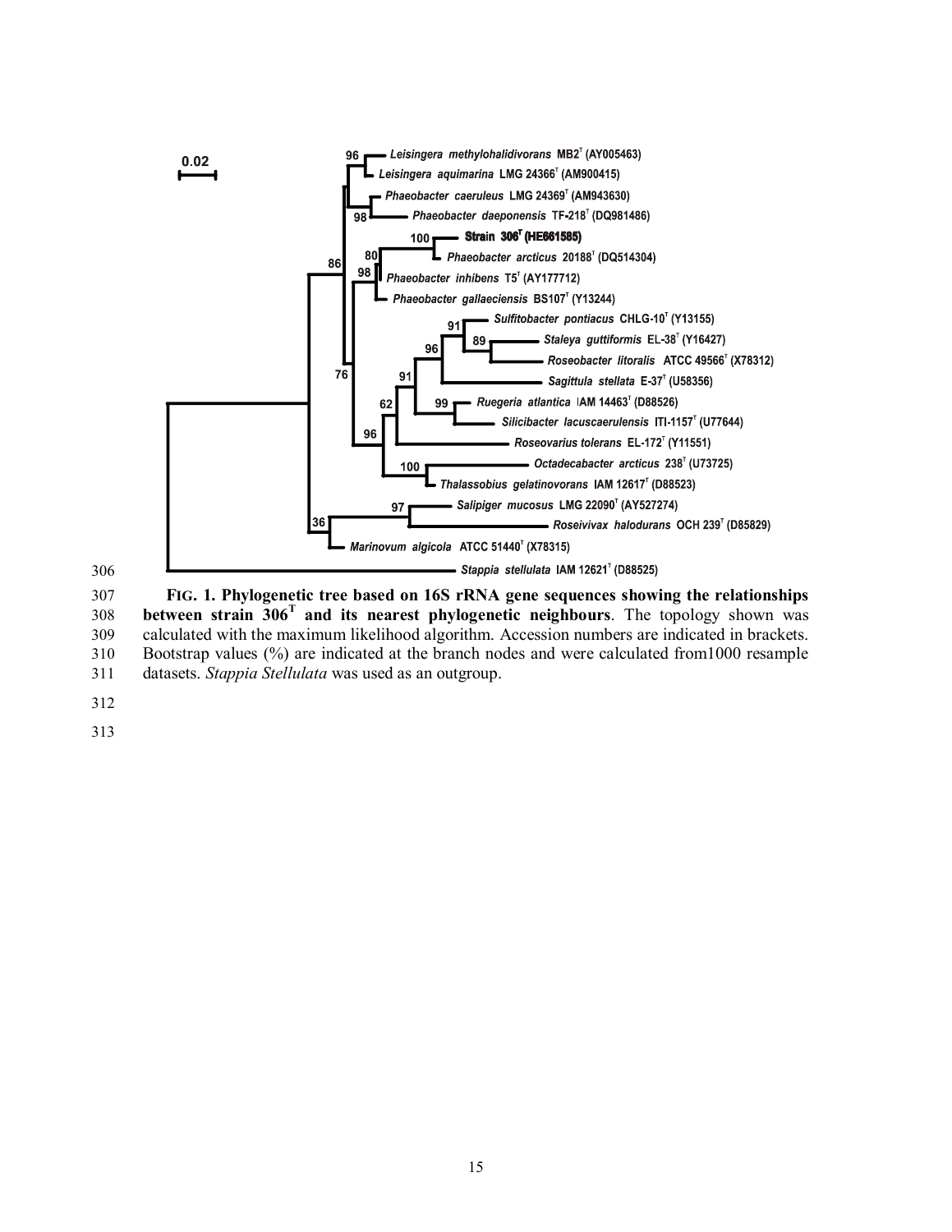**Table 1: Phenotypic characteristics that differentiate strain 306<sup>T</sup>** 314 **from related species of**  315 **the genus** *Phaeobacter***.** 

316 Only the data related to strain  $306<sup>T</sup>$  were experimentally obtained. Data concerning strains 2 317 to 6 were obtained from literature.

Taxa: 1, strain 306<sup>T</sup> 318 ; 2, *P. arcticus* (Zhang *et al*., 2008); 3, *P. gallaeciensis* (Ruiz-Ponte *et al*., 1998 ; Martens *et al*., 2006) ; 4, *P. inhibens* (Martens *et al*., 2006) ; 5, *P. daeponensis* (Yoon *et al*., 2007); 6, *P. caeruleus* **(**Vandecandelaere *et al., 2009)* +, Positive ; —, Negative ; ND, no data available ; Y, Yes.

| Characteristic      | 1                       | $\mathbf{2}$                                 | $\mathbf{3}$ | $\overline{\mathbf{4}}$ | $\mathbf 5$                   | 6                        |
|---------------------|-------------------------|----------------------------------------------|--------------|-------------------------|-------------------------------|--------------------------|
| Motility            | $\overline{\mathrm{Y}}$ | $\overline{\mathrm{Y}}$                      | Ÿ            | $\overline{\mathrm{Y}}$ |                               | $\overline{Y}$           |
| Size (µm)           |                         | $2.5 - 0.7x$ 1-0.4 6.1-2.6x0.5-0.3           | 1x1.5        |                         | 2.5-1.7x1-0.7 0.4-0.9x0.7-2.0 | 0.9x1.8                  |
| - Colony            | Beige                   | Yellow                                       | <b>Brown</b> | <b>Brown</b>            | No pigment                    | Blue                     |
| - Temperature range | $4 - 32$                | $0 - 25$                                     | $<4 - 35$    | $15 - 37$               | $4 - 42$                      | $4 - 45$ †               |
| (opt)               | $(17-22)$               | (20)                                         | (28)         | $(23-27)$               | (ND)                          | $(20 - 28)$              |
| - pH range          | $6.5 - 9$               | $5 - 10$                                     | $6 - 9.5$    | $7 - 10$                | $5.5 - 8$                     | $6 - 9$                  |
| (opt)               | $(8-9)$                 | $(6-9)$                                      | (7.5)        | (7)                     | $(7-8)$                       | $(6.5-8)$                |
| - NaCl range %w:v   | $0.5 - 6$               | $2 - 9$                                      | $0.06 - 9$   | $0.6 - 11.5$            | $ND-8+$                       | $2 - 5$ †                |
| (opt)               | (2)                     |                                              | $(3-4)$      | (1.2)                   | (ND)                          | $(3-4)$                  |
| - Hydrolysis of :   |                         |                                              |              |                         |                               |                          |
| Tween 80            |                         | nd                                           |              | $^{+}$                  |                               | $+$ <sup>\$</sup>        |
| $D(+)$ cellobiose   | $^{+}$                  |                                              |              | $^{+}$                  |                               | ND                       |
| Growth with:        |                         |                                              |              |                         |                               |                          |
| $L(+)$ arabinose    | $^{+}$                  | $+\S$                                        | nd           |                         |                               | $\_s$                    |
| $D(+)$ cellobiose   |                         | $-\S$                                        | $+$          | $\mathrm{+}^*$          |                               | ND                       |
| $D(-)$ fructose     |                         | $+\S$                                        | $+$          | $+^*$                   |                               | $\mbox{\sc ND}$          |
| $D(+)$ galactose    |                         | $-\S$                                        | $+$          | $\mathrm{+^{*}}$        |                               | ND                       |
| $D(-)$ maltose      |                         | $+$ §                                        | $\! +$       | $^{+}$                  |                               | $\overline{\phantom{a}}$ |
| Sucrose             | $^{+}$                  | $+$ §                                        | $^{+}$       |                         |                               | $\rm ND$                 |
| $D(+)$ trehalose    | $^{+}$                  | $-\S$                                        | $\! +$       | $^{+}$                  |                               | $\mbox{\sc ND}$          |
| Betaine             |                         | ND                                           | $^{+}$       | $+^*$                   | ND                            | $\mbox{\sc ND}$          |
| $D(-)$ lactate      | $^{+}$                  | $-\S$                                        | $^+$         | $+^*$                   | ND                            | ND                       |
| $D(-)$ succinate    | $^{+}$                  |                                              |              | $+^*$                   | $+$                           | $\mbox{\sc ND}$          |
| Sorbitol            |                         |                                              | $\! +$       | $^{+}$                  |                               | $\mbox{\sc ND}$          |
| L-glutamate         |                         |                                              | $+$          | $+$                     |                               | ND                       |
| L-leucine           |                         |                                              | $^{+}$       | $^{+}$                  | $+$                           | $\mbox{\sc ND}$          |
| L-serine            | $^{+}$                  | $-8$<br>$-8$<br>$-8$<br>$-8$<br>$-8$<br>$-8$ |              | $^{+}$                  | $+$                           | ND                       |
| - DNA G+C content   | 58.8                    | 59.6                                         | 57.6-58      | 55.7                    | 64.9                          | 63.6                     |
| (mod 96)            |                         |                                              |              |                         |                               |                          |

322 \* Utilization of these C sources was investigated in ASW medium with 10 mg.l<sup>-1</sup> casein

323 hydrolysate.

324 † These characteristics were tested in R2A medium.

325 ‡ These characteristics were tested in trypticase soy broth medium.

326 § These characteristics were determined with Api20NE or Api20E galleries.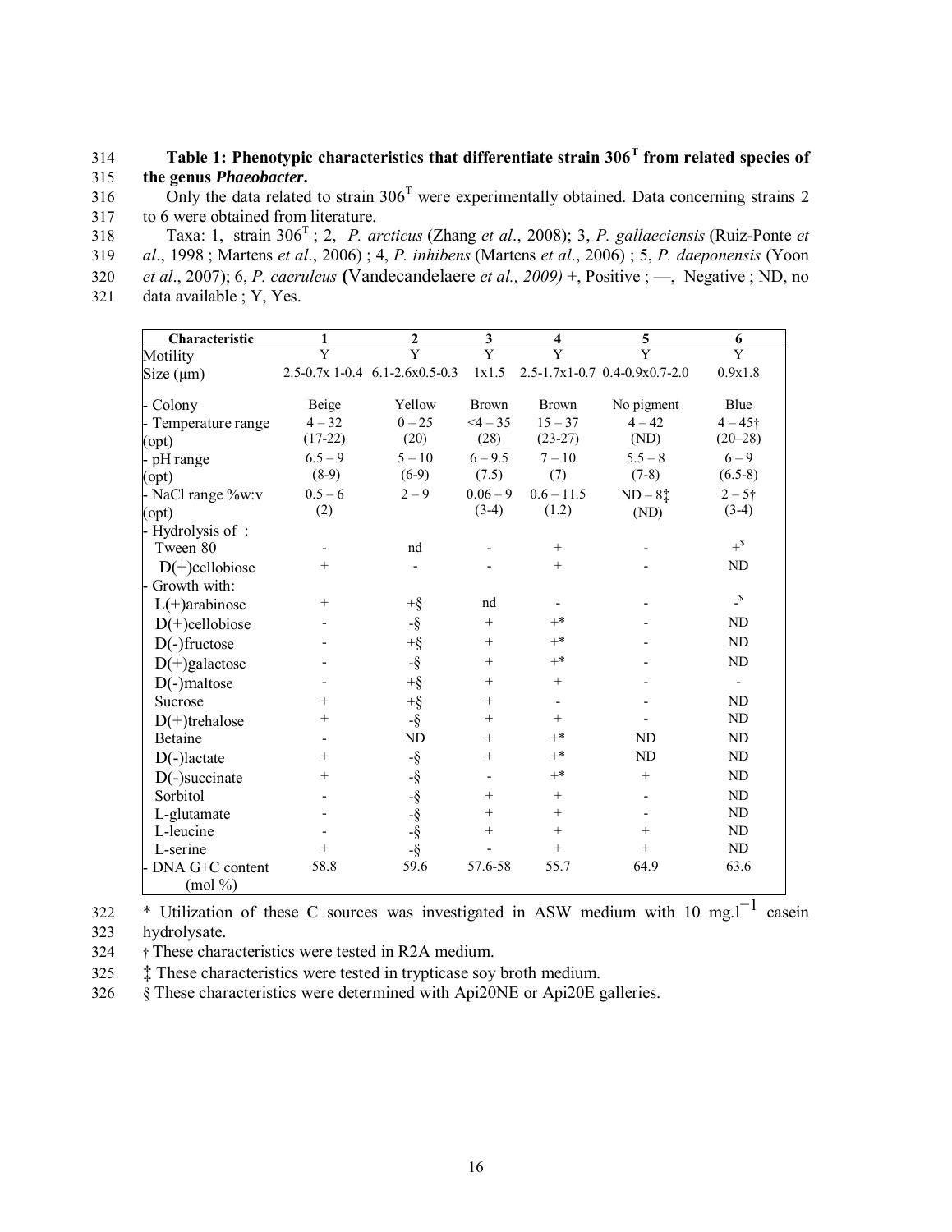**Supplementary tables and figures** 



**exponential growth phase showing cellular aggregates (a) and division by constriction (b).** 

**Bars, 2 µm (a) and 1 µm (b).** 

**Fig. S1. Scanning (a) and transmission (b) electron micrographs of cells of strain 306<sup>T</sup> in**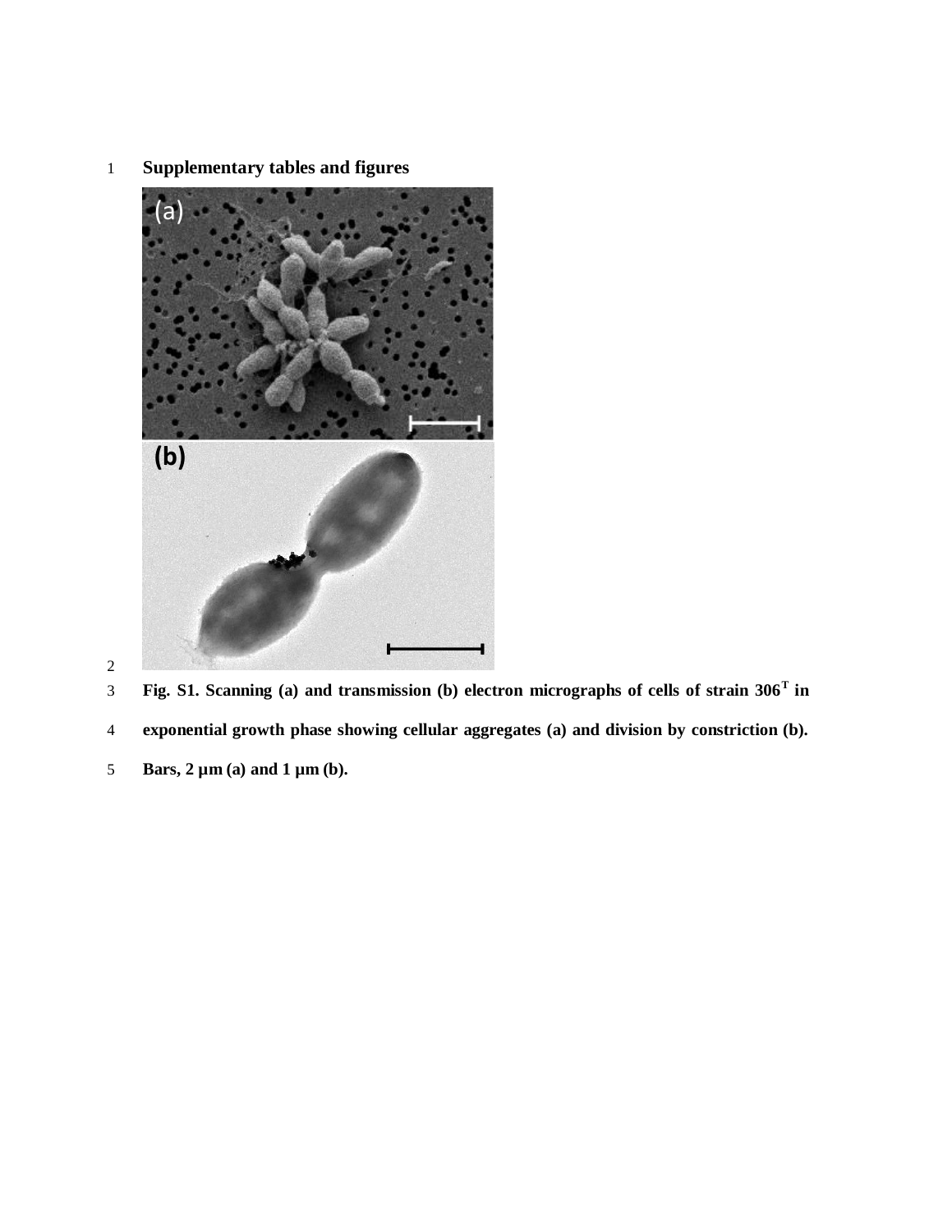

**Fig. S2. Effects of temperature on the maximum growth rate of strain 306<sup>T</sup>** 7 **.** Bars indicate

8 confidence intervals.

9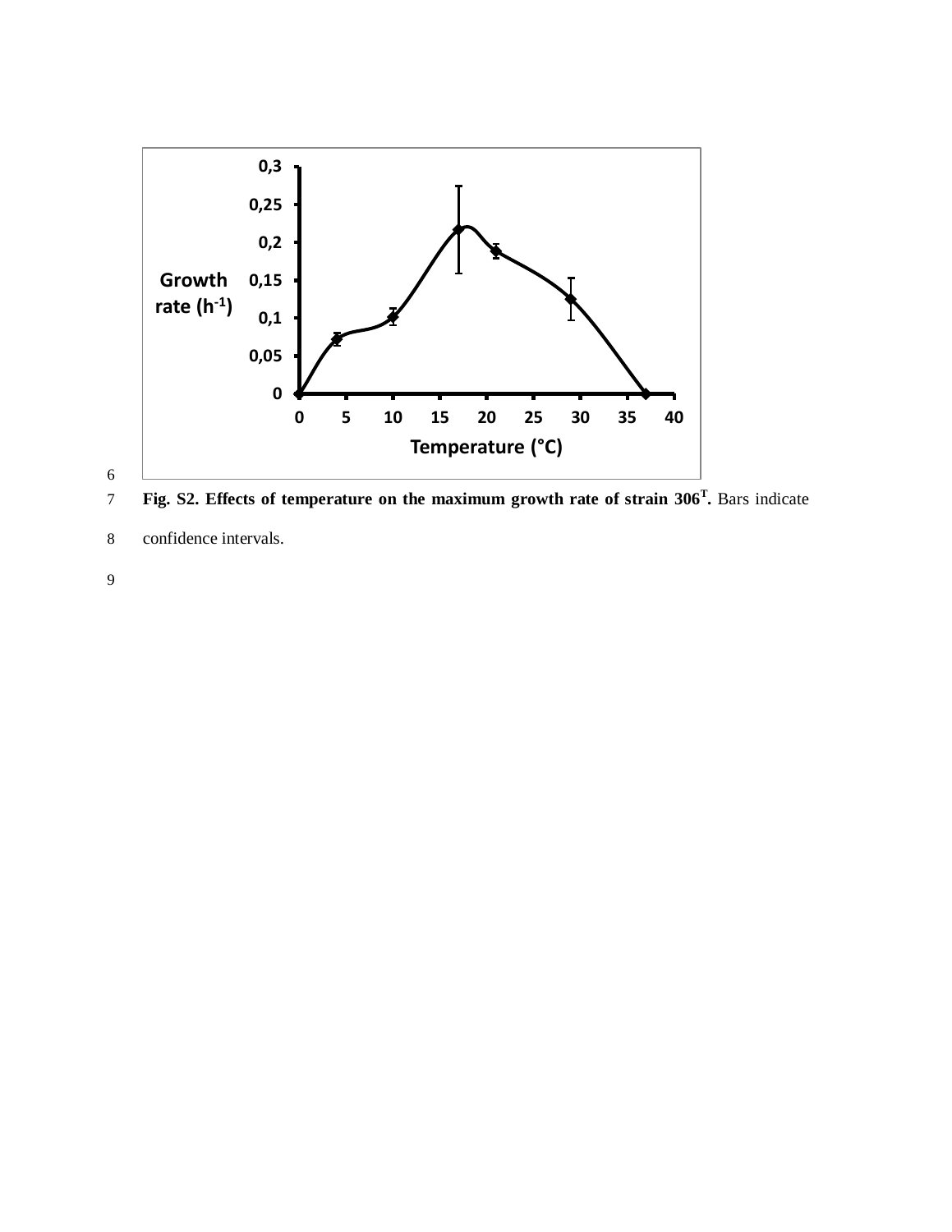- 10 **Fig. S3. Polar lipids of strain 306<sup>T</sup> following separation by two-dimensional TLC. PE,**
- Phosphatidylethanolamine; PG, Phosphatidylglycerol; PC, Phosphatidylcholine; DPG,
- Diphosphatidylglycerol; AL1, Unidentified aminolipid; L1-L2, Unidentified lipids.

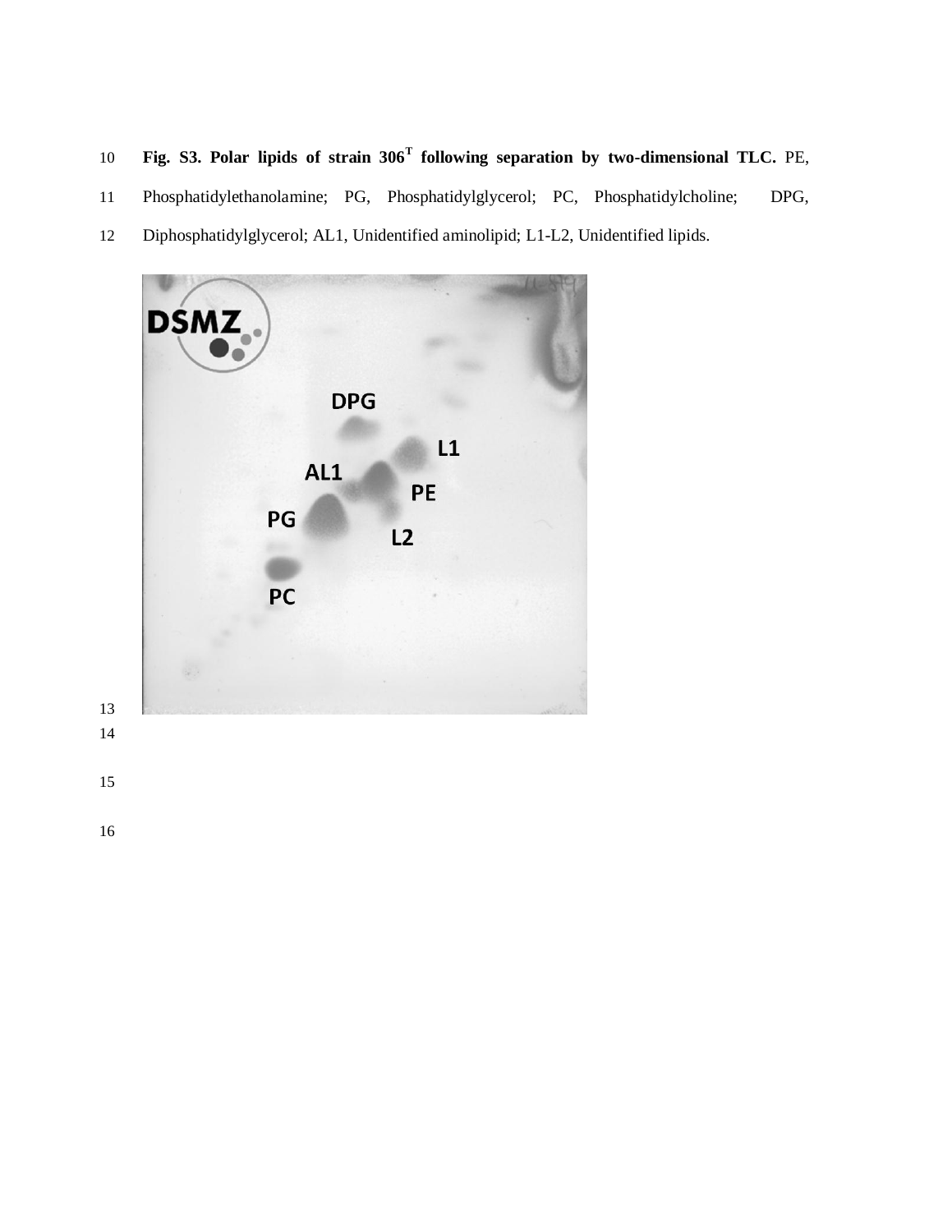- 17 **Table S1. Whole-cell fatty acid profile of mid to late exponential phase of growth cells of**
- 18 **strain 306<sup>T</sup> cultivated on MB2216 medium.** 92.28% of the fatty acid peaks could be assigned
- 19 by the Sherlock Microbial Identification System (MIDI Inc, Newark, USA). Major fatty acids are
- 20 indicated in bold. All data have been obtained on exponential phase of growth cultures grown on
- 21 Marine Broth 2216 (Difco) or Marine Agar 2216 (Difco).
- Species: 1, Strain 306<sup>T</sup>; 2, *Phaeobacter arcticus* 20188<sup>T</sup> (Zhang *et al.*); 3, *Phaeobacter gallaeciensis* (Yoon *et al.*, 2007); 4, *Phaeobacter inhibens* (Yoon *et al.*, 2007); 5, *Phaeo*
- 23 *gallaeciensis* (Yoon *et al.*, 2007); 4, *Phaeobacter inhibens* (Yoon *et al.*, 2007); 5, *Phaeobacter*
- 24 *daeponensis* (Yoon *et al.*, 2007); 6, *P. caeruleus* **(**Vandecandelaere *et al.,* 2009).
- 25 Values are percentages of the total fatty acids. ND, Not detected.
- 26 Legend: ECL, equivalent chain-length. \* Data from Ruiz-Ponte *et al.*, 1998.\*\*Summed feature 3<br>27 contains  $C_{16:1} \omega$ 7*c* and/or 2-OH iso-C<sub>15:0</sub> and summed feature 5 contains  $C_{18:2} \omega$ 6,9*c* and/or ante-
- 27 contains  $C_{16:1} \omega \overline{7}c$  and/or 2-OH iso-C<sub>15:0</sub> and summed feature 5 contains  $C_{18:2} \omega 6.9c$  and/or ante-<br>28  $C_{18:0}$ .
- $C_{18:0}$ . 29

|                      | Proportion $(\% )$ |                  |           |           |           |           |
|----------------------|--------------------|------------------|-----------|-----------|-----------|-----------|
| <b>Fatty acid</b>    | $\mathbf{1}$       | $\boldsymbol{2}$ | 3         | 4         | 5         | 6         |
| <b>Saturated</b>     |                    |                  |           |           |           |           |
| $C_{12:0}$           | 0.23               | 0.86             | 0.4       | 0.4       | 1.2       | ${<}1\%$  |
| $C_{16:0}$           | 6.05               | 9.69             | 6.3       | 5.2       | 8.6       | 4.2       |
| $C_{17:0}$           | 0.1                | ND               | 0.2       | 0.2       | 0.6       | ND        |
| $C_{18:0}$           | 1.56               | 0.53             | 1.3       | 2.0       | 2.4       | 1.0       |
| Monounsaturated      |                    |                  |           |           |           |           |
| $C_{18:1}\omega$ 9c* | 0.14               | <b>ND</b>        | 0.92      | 1.11      | <b>ND</b> | <b>ND</b> |
| $C_{18:1}\omega$ 7c  | 84.11              | 44.63            | 74.5      | 70.8      | 57.7      | 81.5      |
| $C_{18:1}\omega$ 5c  | 0.13               | <b>ND</b>        | ND        | <b>ND</b> | ND        | ND        |
| $C_{20:1}\omega$ 7c  | 0.1                | <b>ND</b>        | <b>ND</b> | ND        | ND        | ND        |
| <b>Hydroxy</b>       |                    |                  |           |           |           |           |
| 3-OH $C_{10:0}$      | 1.75               | 6.75             | 1.9       | 1.8       | 1.7       | 2.8       |